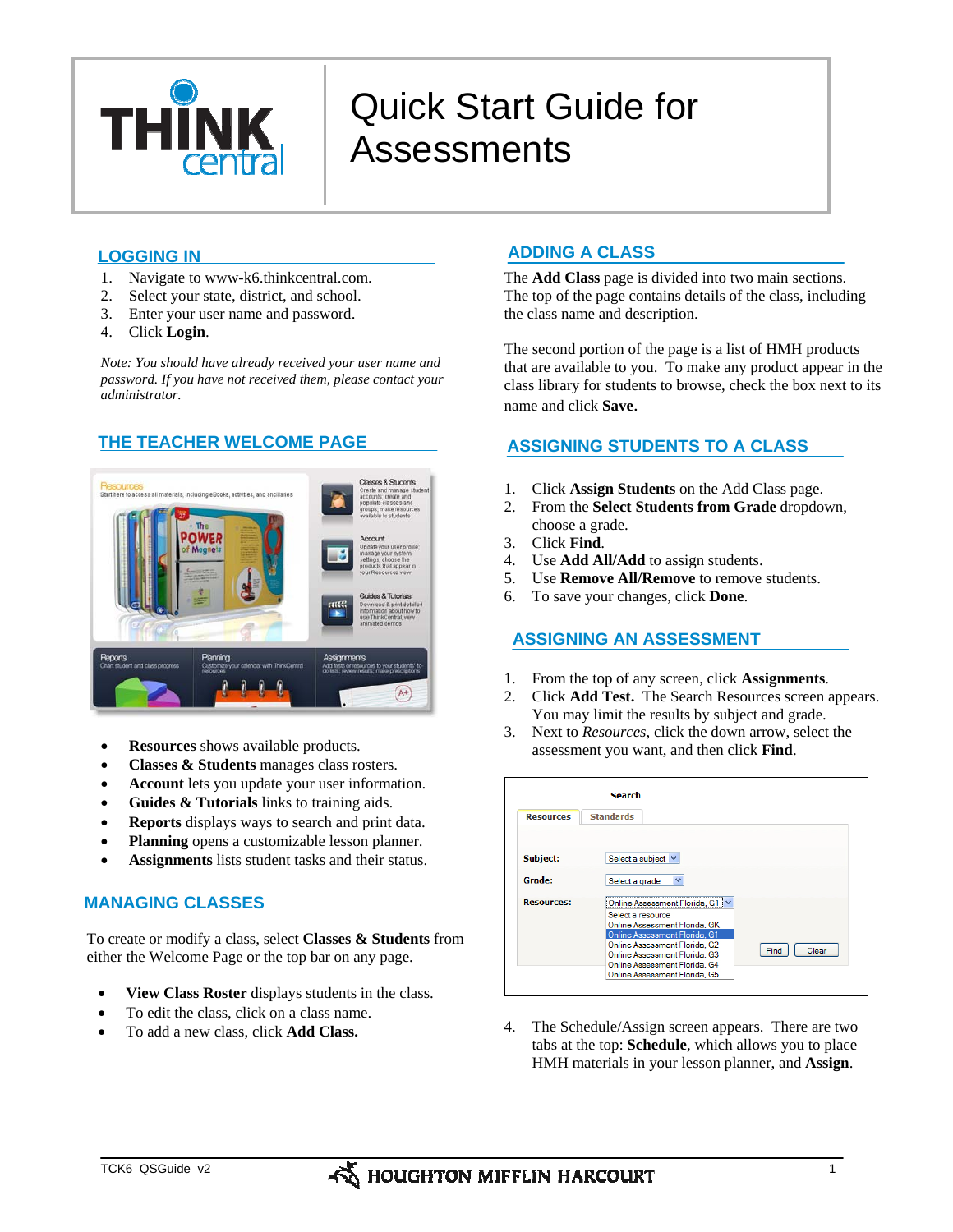# **SELECTING AN ASSESSMENT CREATING AN ASSIGNMENT**

1. Click the **Assign tab**. A list of assessments appears.

| <b>Search Results</b><br>$1 - 20$ of 55 Records |                                                      |
|-------------------------------------------------|------------------------------------------------------|
|                                                 | $ 44$ Page 1<br>$of 3 \triangleright \triangleright$ |
|                                                 | <b>Assign</b>                                        |
| Prerequisite Skills for Grade 1 Benchmarks      |                                                      |
| Benchmark Mini-Assessment MA.1.A.1.1 Chapter 1  |                                                      |
| Benchmark Mini-Assessment MA.1.A.1.1 Chapter 2  |                                                      |
| Benchmark Mini-Assessment MA.1.A.1.4 Chapter 3  |                                                      |
| Benchmark Mini-Assessment MA.1.A.1.3 Chapter 3  |                                                      |
| Benchmark Mini-Assessment MA.1.A.1.3 Chapter 4  |                                                      |
| Benchmark Mini-Assessment MA.1.A.1.1 Chapter 5  |                                                      |
| Benchmark Mini-Assessment MA.1.A.1.2 Chapter 5  | M                                                    |
| Benchmark Mini-Assessment MA.1.A.1.4 Chapter 5  |                                                      |
| Benchmark Mini-Assessment MA.1.A.6.2 Chapter 5  |                                                      |
| Benchmark Mini-Assessment MA.1.A.2.2 Chapter 6  |                                                      |
| Benchmark Mini-Assessment MA.1.A.2.1 Chapter 7  |                                                      |
| Benchmark Mini-Assessment MA.1.A.2.3 Chapter 7  |                                                      |
| Benchmark Mini-Assessment MA.1.A.4.1 Chapter 8  |                                                      |
| Benchmark Mini-Assessment MA.1.A.6.1 Chapter 9  |                                                      |

2. To preview any test (optional), click its name. The test is displayed in a new window.

| <b>Points</b><br>Questions<br><b>Question Type</b><br>Section 1 - Benchmark Mini-Assessment MA.1.A.1.4 Chapter 5<br><b>V</b> Ouestion 1<br>Multiple Choice<br>1.0<br>Which shows a way to make 12? Use the cubes to help you. |  |
|-------------------------------------------------------------------------------------------------------------------------------------------------------------------------------------------------------------------------------|--|
|                                                                                                                                                                                                                               |  |
|                                                                                                                                                                                                                               |  |
|                                                                                                                                                                                                                               |  |
| A $6+5$<br>$B. 04 + 7$<br>$C. 12-1$<br>D. $\div$ 9 + 3 $\angle$                                                                                                                                                               |  |
| V Question 2<br>Multiple Choice<br>1.0                                                                                                                                                                                        |  |

- 3. Close the preview window. Select any test by clicking in the box next to it. Only one assessment can be assigned at a time.
- 4. At the bottom of the list, click the **Assign** button. The Add Test screen appears.

| Assignment name:                                        |                                              |                                |
|---------------------------------------------------------|----------------------------------------------|--------------------------------|
| <b>Student instructions:</b>                            | Do                                           |                                |
| Resource:                                               | Benchmark Mini-Assessment MA.1.A.1.2 Chapter |                                |
| Class:                                                  | Select a class                               |                                |
| Group:                                                  | Select a group                               |                                |
| <b>Available Students</b>                               |                                              | <b>Students in Assignment</b>  |
|                                                         |                                              |                                |
|                                                         | Add All >>                                   |                                |
|                                                         | Add >                                        |                                |
|                                                         | <remove< td=""><td></td></remove<>           |                                |
|                                                         |                                              |                                |
|                                                         | << Remove All                                |                                |
| Available date: 10/01/10                                | <b>Toll</b><br>Due date: 10/08/10            | ℡                              |
| Times Available: Any Time<br><b>Assessment settings</b> | From:<br>v                                   | To:l<br>$AM \vee$<br>$AM \vee$ |
| <b>Taking the Assessments</b>                           |                                              |                                |
| Password to access<br>the assessments:                  |                                              |                                |
| Allow students to<br>pause the<br>assessments:          | ⊙ Yes<br>) No                                |                                |
| Sections included:                                      | $1$ of $1$                                   | Select sections                |
| <b>Viewing Results:</b>                                 |                                              |                                |

- 1. Type a name in the **Assignment Name** field.
- 2. Enter directions in the **Student Instructions** field.
- 3. Select a class from the **Class** list.
- 4. Select a group from the **Group** list. (Optional)

A list of available students appears:

| <b>Available Students</b>    |              |                    | <b>Students in Assignment</b> |     |
|------------------------------|--------------|--------------------|-------------------------------|-----|
| Adams, Amy<br>Babbitt, Bruce |              | Add All $>>$       | Avery, Cliff                  |     |
| Cooper, Chris                |              |                    |                               |     |
|                              |              | $<$ Remove         |                               |     |
|                              |              | << Remove All      |                               |     |
|                              |              |                    |                               |     |
| Available date:<br>10/01/10  |              | Due date: 10/08/10 |                               |     |
|                              |              |                    |                               | AM  |
| Times Available: Any Time    | $\checkmark$ | From:              | <b>AM</b>                     | To: |

- 5. Use **Add** or **Add All** to assign students.
- 6. Use **Remove** or **Remove All** to remove students.
- 7. Choose the **Available Date**.
- 8. Select the assignment's **Due Date**.
- 9. If you select a time from the *Times Available* list, then fill in the **From** and **To** entry fields.
- 10. Decide on options at the bottom of the page, and then click **Save**.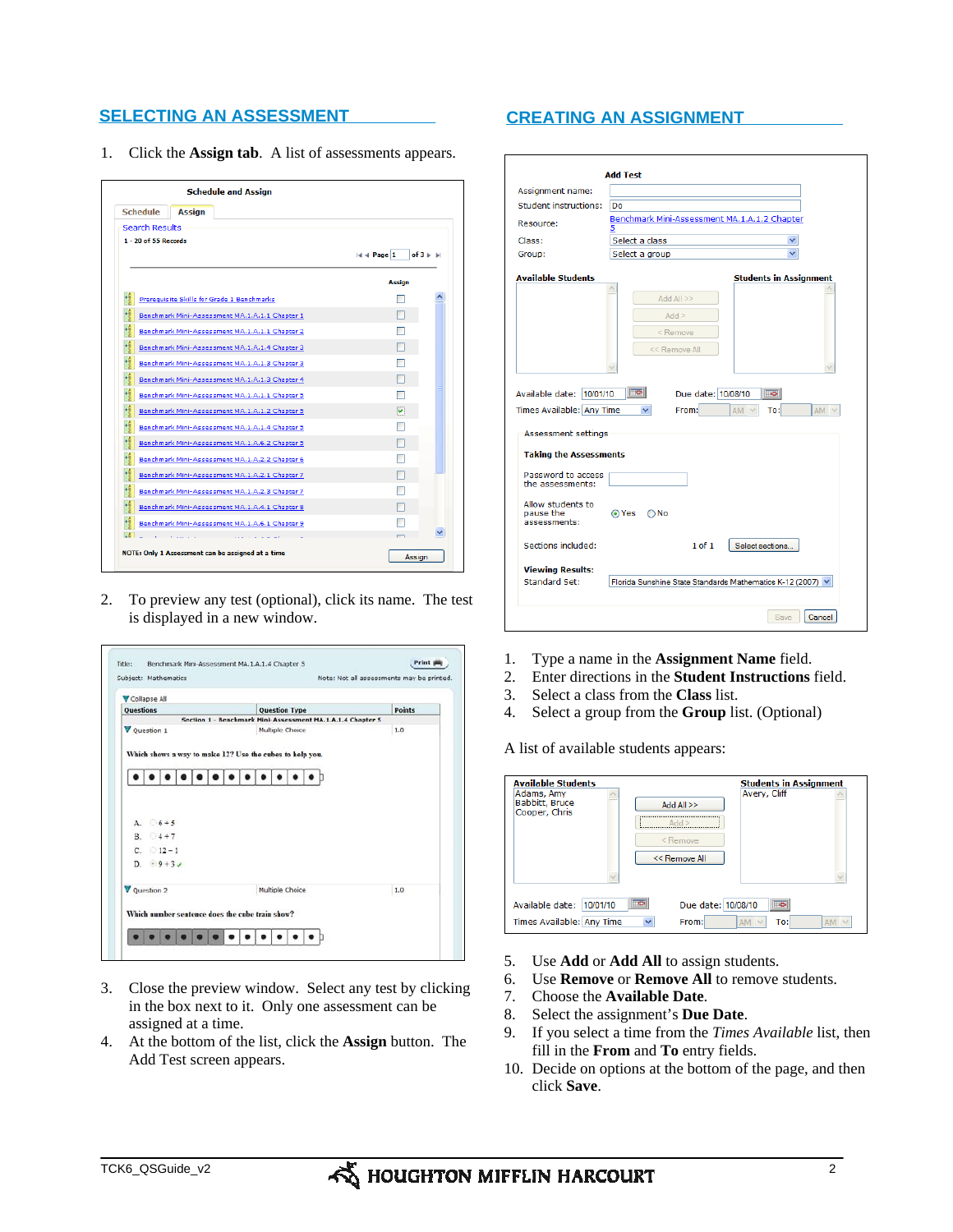At the bottom of the Add Test screen is the Assessment Settings area:

| <b>Taking the Assessments</b>                  |       |               |        |                                                            |
|------------------------------------------------|-------|---------------|--------|------------------------------------------------------------|
| Password to access<br>the assessments:         |       |               |        |                                                            |
| Allow students to<br>pause the<br>assessments: | ⊙ Yes | $\bigcirc$ No |        |                                                            |
| Sections included:                             |       |               | 1 of 1 | Select sections                                            |
| <b>Viewing Results:</b>                        |       |               |        |                                                            |
| <b>Standard Set:</b>                           |       |               |        | Florida Sunshine State Standards Mathematics K-12 (2007) V |

You may choose any of these options:

- **Password to Access the Assessments** sets a password that students must use to take a test. *Passwords, which cannot contain any special characters, must be between 5 - 20 letters and/or numbers.*
- **Allow Students to Pause the Assessment** allows students to pause tests and return.
- **Select Sections** displays all sections on the test. Where available, you may pick one or more sections to assign.
- **Viewing Results** allows you to associate this test with a set of standards.
- **Save** assigns the exam to the student.

### **CREATING A CUSTOM TEST**

ThinkCentral offers you the opportunity to create your own test, using a pool of questions that are associated with standards.

- 1. From View Resources, click **Create Custom Test**. The custom test window appears.
- 2. Click **Add a Test**. Select the grade and subject, and give your test a name. Set the mastery level (default is 75%). Click **Next**.
- 3. Select a standard set, and the type of questions you wish to select (multiple choice, essay, or fill in the blank). Click **Next**. The select criteria window appears:



4. On the left is a list of all standards related to your grade and subject. Select any standard by clicking the box next to it and then click "Add to Criteria." Your selections will appear in the box on the right. Click **Next**. The Select Questions screen appears.

|                                                                                                                                                                                                                                                                                                                                                                                                                                                                                                                                                                                                                                                                                                                                       | <b>Create Custom Test</b><br>Add a Test > Select Standard Set > Search Standard Set > salest Questions > Freeiner |
|---------------------------------------------------------------------------------------------------------------------------------------------------------------------------------------------------------------------------------------------------------------------------------------------------------------------------------------------------------------------------------------------------------------------------------------------------------------------------------------------------------------------------------------------------------------------------------------------------------------------------------------------------------------------------------------------------------------------------------------|-------------------------------------------------------------------------------------------------------------------|
| BIG IDEA 1:(Devel) BIG IDEA 2:(Devel)                                                                                                                                                                                                                                                                                                                                                                                                                                                                                                                                                                                                                                                                                                 | << See More Standards >>                                                                                          |
|                                                                                                                                                                                                                                                                                                                                                                                                                                                                                                                                                                                                                                                                                                                                       | Click the test item link to view the question.                                                                    |
| 81G IDEA 1:(Devel.)                                                                                                                                                                                                                                                                                                                                                                                                                                                                                                                                                                                                                                                                                                                   | My Custom Test                                                                                                    |
| Add to Custom Text.                                                                                                                                                                                                                                                                                                                                                                                                                                                                                                                                                                                                                                                                                                                   | <b>Time</b> turned                                                                                                |
| E Expand All                                                                                                                                                                                                                                                                                                                                                                                                                                                                                                                                                                                                                                                                                                                          | Click to<br><b>Total Questions:3</b><br><b>Ouestion</b><br>Drag                                                   |
| place-value concepts.(141)<br>C SML2.A.1.1 Identify relationships between the digits and their place values.<br>through the thousands, including counting by tens and hundreds.(59)<br>IN MA.2.A.1.2 Identify and name numbers through thousands in terms of place value<br>and apply this knowledge to expanded notation.(31)<br>第月11 AG GOICHOL-CT 13<br><b>DR11 AG G02BI01 BI1 04</b><br><b>PR.11 GOZEXST MA.2.4.1.2 02</b><br>E FL11 AG GOZMYD1 MY 06<br><b>ER.11 AG GOZMADS MADS 01A</b><br>Mitch ar depress of an<br>ERLIL AG GO2MAOS MAOS OIC<br><b>DR11 GOZEXST MA.2.A.1.2 03</b><br><b>ER11 GOZEXST MA2-A.1.2 04</b><br><b>ER11 GOZEXST MA.2.A.1.2 08</b><br><b>PR.11 AG G02CH01 CT 01</b><br><b>BULLE AG GUISTOL KY. OA</b> | <b>E 1, FL11 AG G02CH01 CT 13</b><br>2. FL11 AG GOZEYO1 EY 06<br>□ 3. ЕL11 АG G02CH02 СТ 07                       |
| <b>E FL11 AG G02CH03 CT 02</b>                                                                                                                                                                                                                                                                                                                                                                                                                                                                                                                                                                                                                                                                                                        | Tijenove                                                                                                          |

5. Open each standard by clicking the plus sign. A list of test items appears. The type of question is identified by the legend (MC for multiple choice, ER for extended response, or FIB for fill in the blanks). To preview an item, click its name. To select an item, click the box next to it and then click **Add to Custom Test**.Click Next. The Preview screen appears: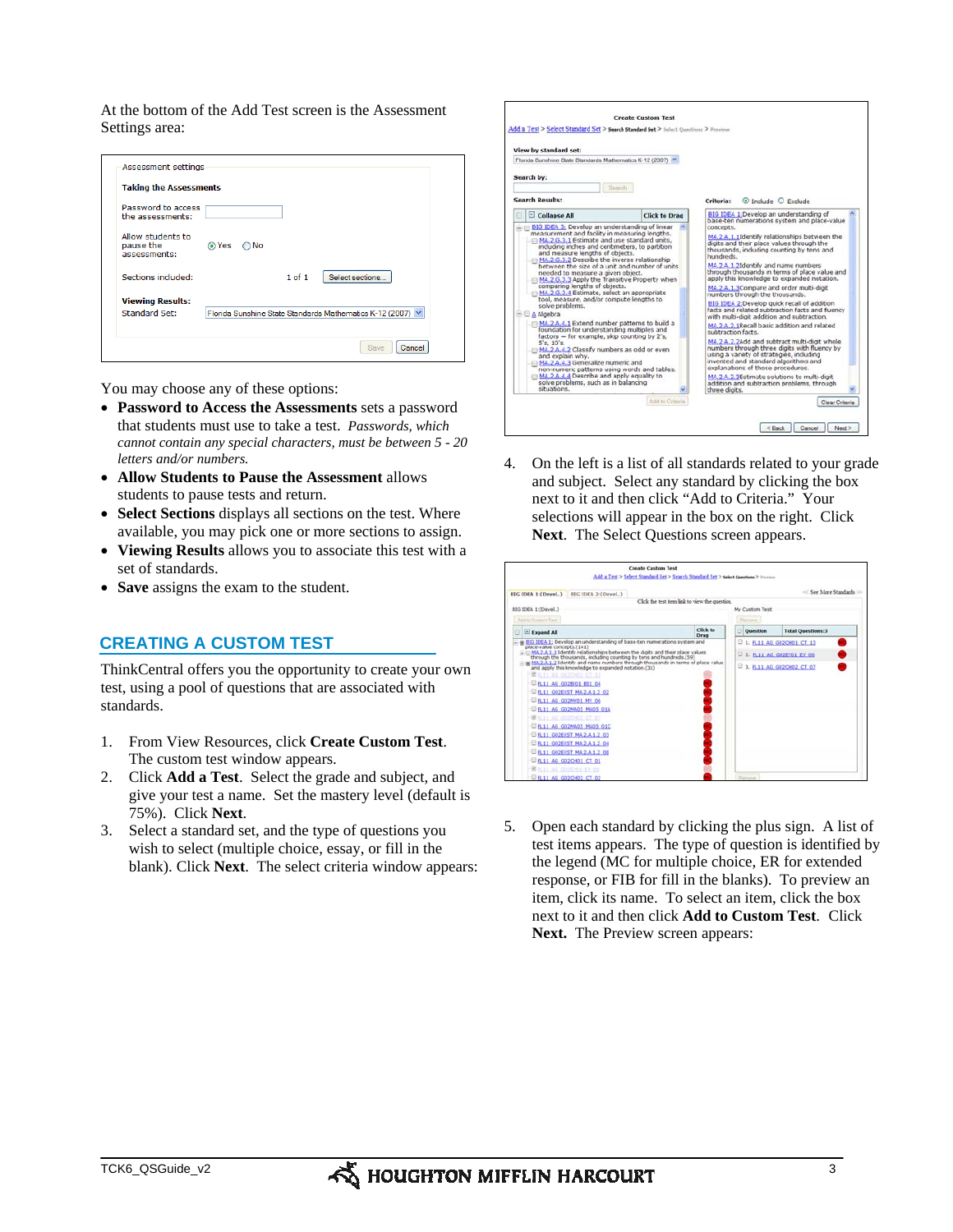

6. To view the test as a student would, click **Student View**. You have the option of printing the test; to do so, click **Print Test & Answer Key**. Click **Finish**. You now have the option of scheduling or assigning the test, or returning to the Custom Test area.

# **HOW STUDENTS TAKE TESTS**

Students see their assignments under **Things to Do**:

| Assignment             | <b>Due Date</b>    | Done |
|------------------------|--------------------|------|
| <b>Soar to Success</b> |                    | o    |
| <b>Chapter 3 Test</b>  | Friday, October 08 |      |
| Test 4                 | Friday, October 08 | o    |
|                        |                    | Save |





### **REVIEWING ASSIGNMENTS**

To find any assignments you have made, select **Assignments** from the top bar on any page. The View Assignments screen appears:

|                                               | <b>View Assignments</b> |                       |                         |                 |
|-----------------------------------------------|-------------------------|-----------------------|-------------------------|-----------------|
| Find assignments                              |                         |                       |                         |                 |
| Due Date                                      | Class:                  | My Class              | $\checkmark$            | Show only tests |
| $\overline{\phantom{a}}$<br>From:<br>09/24/10 | Subject:                | <b>Mathematics</b>    | $\overline{\mathbf{v}}$ |                 |
| $\overline{\bullet}$<br>To:<br>10/08/10       |                         | Student: Entire Class | $\checkmark$            | Clear<br>Find   |

- **From** and **To** dates filter your search.
- Selecting a class, subject, or student is optional.
- **Show only tests** limits search results to assessments.

Click **Find.** Your assignments list appears:

| <b>Subject</b>     | <b>Assignment</b>   | <b>Due Date</b> | <b>Student Count</b> | <b>Status</b> | <b>Actions</b>                                                          |
|--------------------|---------------------|-----------------|----------------------|---------------|-------------------------------------------------------------------------|
| <b>Mathematics</b> | <b>Test</b>         | 10/06/10        | 0/1                  | In progress   | <b>Edit Delete Copy</b>                                                 |
| <b>Mathematics</b> | 赣<br>Chapter 3 Test | 10/08/10        | 1/1                  | Completed     | <b>Edit Delete Copy</b><br><b>Results &amp;</b><br><b>Prescriptions</b> |
| <b>Mathematics</b> | Test 4              | 10/08/10        | 0/1                  | Not started   | <b>Edit Delete Copy</b>                                                 |

- Edit allows you to add students to the assignment.
- **Delete** removes the assignment.
- **Copy** allows you to reuse assessments or other assigned materials in a new assignment.
- To view test results and recommended remediations, click **Results & Prescriptions.**

# **VIEWING TEST RESULTS**

Click **Results & Prescriptions** from the View Assignments screen to view test results, enter scores, and see any prescriptive activities ThinkCentral has recommended.

|       |                                   |                   | View Assignments > View Class Results & Prescriptions |                       |                                 |
|-------|-----------------------------------|-------------------|-------------------------------------------------------|-----------------------|---------------------------------|
| Test: | Chapter 3 Test<br>Class: My Class |                   | Assigned: 10/01/2010                                  |                       | 10/08/2010<br>Due:              |
|       | <b>Select Last Name</b>           | <b>First Name</b> | <b>Cumulative Test Score</b>                          | <b>Mastered Test?</b> | <b>Prescriptions Suggested?</b> |
| O     | Adams                             | Amy               | 20%                                                   | No                    | ves                             |
|       |                                   |                   |                                                       | <b>No</b>             | ves                             |
| O     | Avery                             | Cliff             | 30%                                                   |                       |                                 |

- To view student responses, click on the **Cumulative Test Score.**
- **Mastered Test?** displays whether or not a student has achieved mastery, based on the targeted level.